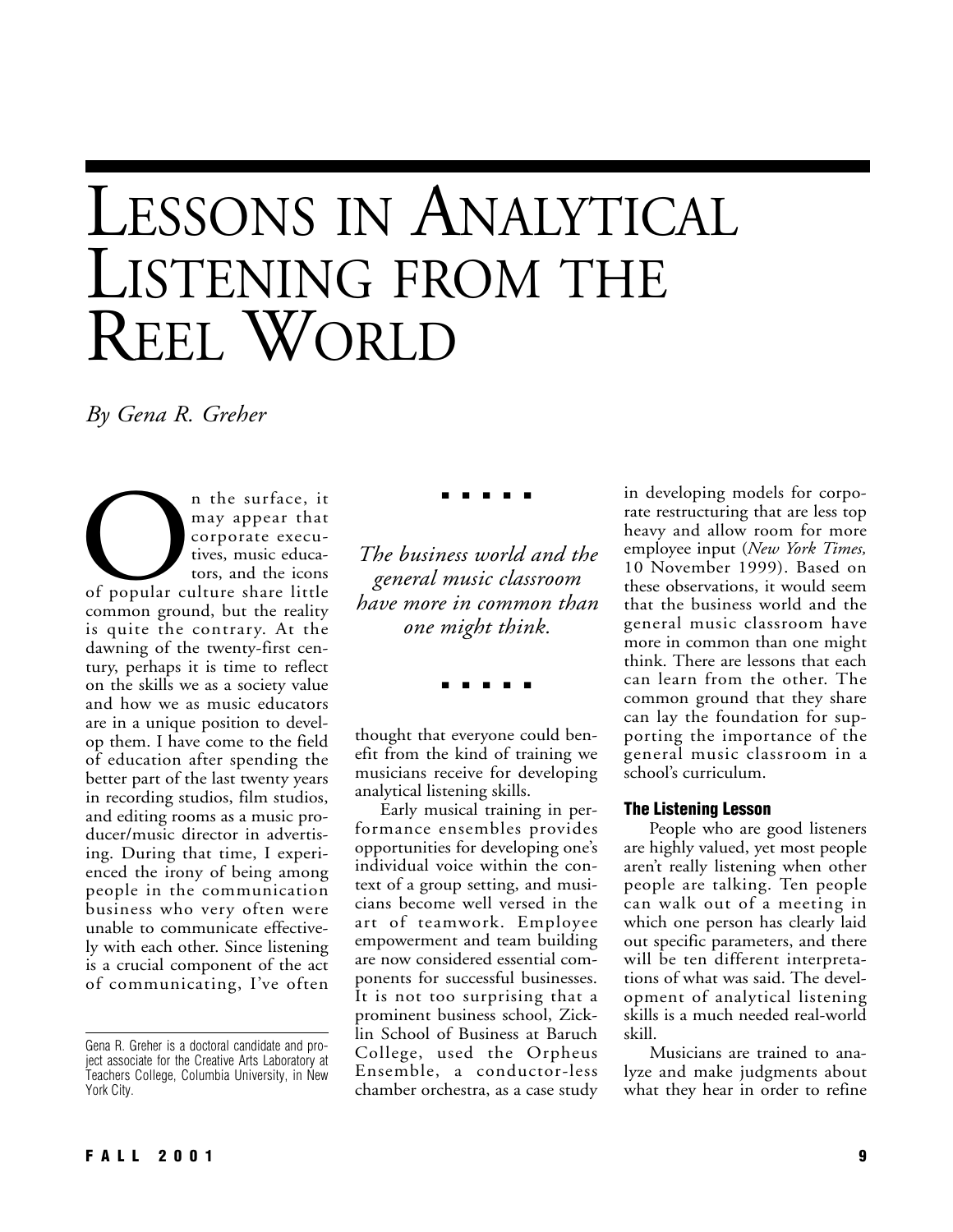their technique. This type of listening lesson fosters a greater understanding of what one is hearing. By creating and teaching strategies that students can use to engage in listening, general music educators help students to develop valuable real-world skills while fulfilling two of the National Standards for Music Education— Content Standard 6, "Listening to, analyzing, and describing music"; and Content Standard 7, "Evaluating music and music performances" (Consortium of National Arts Education Associations, 1994).

# **The Technology Lesson**

There is tremendous pressure to incorporate technology into the curriculum. Another lesson learned from the business world is that multimedia technology can be seductive. It is very tempting to let the pyrotechnics of technology disguise a poorly thought-out idea or, worse yet, no idea at all. In reality, technology is simply another set of tools to help advance ideas. It is not a replacement for the idea itself. The most successful people are those who have the imagination and ability to put these tools to best use. However, just as in the pretechnology days, it is still the idea that matters most. When you strip away the pyrotechnics, what is the message?

Rather than teaching technology for its own sake, it might be more productive to use technology as a platform to support the development of ideas. Being able to make decisions, take calculated risks, think outside the box, be a team player, communicate ideas effectively, and take initiative are prized abilities, regardless of one's position within the corporate hierarchy. In addition to developing those qualities, Healy (1995),

in an essay titled "Musical Brains for the World of Tomorrow," stresses the importance of visual and auditory listening skills for the students of tomorrow. Since we live in a mediacentric society, I firmly believe educators must acknowledge the media's existence and its influence on our young people. General music educators are in a prime position to provide an enticing and imaginative context for the development of visual and auditory acuity.

. . . . .

*By creating and teaching strategies that students can use to engage in listening, general music educators help students to develop valuable real-world skills while fulfilling two of the National Standards for Music Education.*

. . . . .

# **The MTV Lesson**

The next lesson, as Papert (1993) suggests in his latest book on technology and school reform, is for teachers to "look to the general culture as a source of ideas" (p. 132). Admittedly, one is not necessarily inclined to think of television as being particularly educational. To be sure, some wonderful innovative educational programs have been created by public television, the networks, various cable stations, and the entertainment conglomerates. For the most part, however, one is

more apt to agree with Newton N. Minow's assessment in his May 9, 1961 speech addressing the National Association of Broadcasters, when he declared that television was a "vast wasteland" (1995, p. 3). Yet one cannot deny the profound influence that television has had in shaping our culture. MTV, for instance, has forever changed the pop music landscape. It is no longer enough to enjoy music for its own sake. We now receive prepackaged images that leave little to the imagination.

There may be no doubt that many MTV music videos are visually stimulating, but how much do they contribute to the enhancement of a child's imagination? It's quite possible that they detract from a child's listening skills by shifting the emphasis from listening to music to watching it instead, which further polarizes the types of music that children hear. As Jacqueline H. Wiggins aptly states, "We need to allow children to develop as musicians in a setting that recognizes their own culture. 'School music' and 'real music' cannot be viewed by children as two separate entities in their lives" (Wiggins, 1995, p. 93).

I would probably take it a step further by stating that school activities should be closer to reallife activities. Because of its power to influence America's youth culture, I was drawn to the MTV concept as a means of bridging this perceived cultural divide. Paradoxically, it was the MTV concept that inspired and drove the project that I describe below.

# **The Getting-Them-Hooked Lesson**

Imagine what it would be like if you were to tell your students your goals and objectives for the class: they are going to learn ana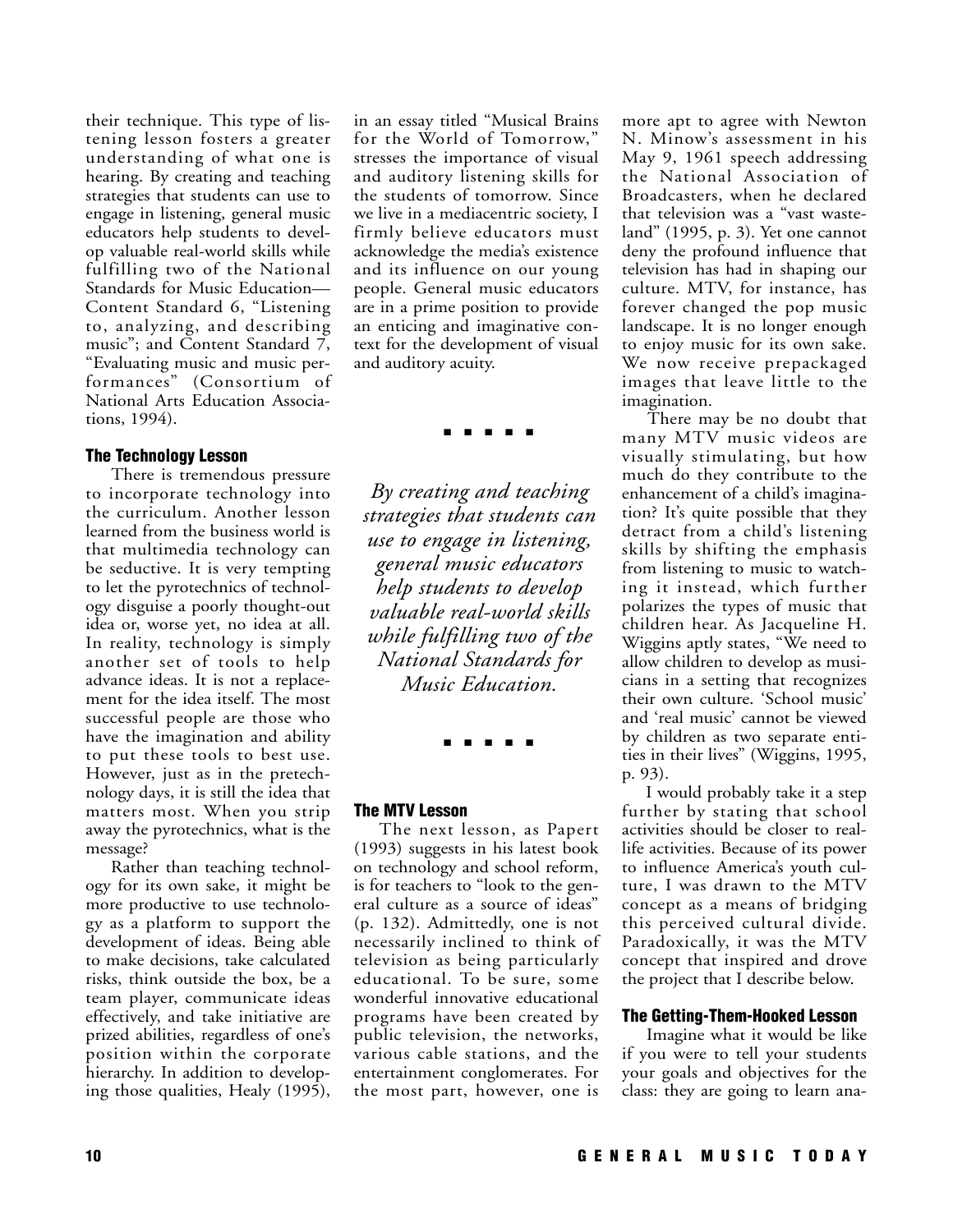lytical listening skills, musical composition, songwriting, lyric writing, and performance practices, as well as group problemsolving. At the same time, they will be engaging in divergent thinking and developing their critical-thinking skills. Would their eyes light up, or would you slowly start to lose them to *the look*? This blank stare behind slightly squinted eyes and a slackened jaw not only instantly communicate how out of touch they think you are, but also indicate how much harder it's going to be to win them over. Now imagine what their reactions would be if you tell them that they are going to create their own music video. Recently, when I told a class of New York City public-school fifth graders that they were going to create a music video, I watched thirty pairs of eyes light up as if on cue. They were hooked!

Now that they were "hooked," what would be needed to bring their ideas to life? The options were endless. A professional music video production is a cooperative venture. Sometimes, when everyone's ideas are in sync, it is a smooth process. In actuality, that rarely happens. More often than not, people have opposing ideas and different styles of working, which create an environment that I will politely term chaotic. A student production mirrors the ups and downs of the professional production. Certainly, it will not guarantee a room full of students sitting quietly at their desks with their hands neatly folded. However, it can provide an assortment of learning opportunities for both students and teacher. After all, if one of our goals as teachers is to create lifelong learners, shouldn't we as teachers be open to learning as well?

# **A Lesson in Relevance**

William H. Kilpatrick, one of the first proponents of projectbased curricula, believed that the curriculum should be the experience, not the subject (as cited in Walker and Soltis, 1997). With that in mind, it can be seen that a music video production by its very nature is the perfect embodiment of the philosophies at the core of educational reform. In a project-based environment like a video production, the students learn more than isolated, random facts that may or may not mean anything to them in the future. They learn skills that they will need and use throughout their lives while enhancing their abilities to make connections across various subject areas.

. . . . .

*When I told a class of New York City public-school fifth graders that they were going to create a music video, I watched thirty pairs of eyes light up as if on cue.*

. . . . .

Concurrently, the students develop skills as instrumentalists, singers, composers, lyricists, researchers, artists, writers, choreographers, and producers. They learn to solve problems, both individually and in groups, in order to determine how they will present their information and what form it will take. At all times, they need to listen to each other. They become decision makers. They have to decide what information to include, who will find it, where they should look for it, what role or roles they each will have, and how to navigate through differences of opinion. Regardless of whether they must organize facts, people, or time, they will learn organization skills. Most importantly, they learn all of this in a setting that,as Jane M. Healy (1995) suggests for the general classroom, "is interesting, engaging, and relevant to their perceived needs or experiences" (p. 18).

# **A Lesson about Collaboration**

In the business world there are "control freaks," who are compelled to micromanage every aspect of a project, and there are also "collaborators." The collaborators create an environment within their team for a healthy exchange of ideas and space in which the team can develop its own collective vision. Generally, working for "control freaks" is neither satisfying nor rewarding. Since it is important to allow the students the chance to set the parameters of the project, gain ownership of their ideas, and develop the motivation to see their ideas through to fruition, it is essential for the teacher to become a collaborator in their project. A teacher who is used to leading and expecting students to follow along may find it difficult to resist the urge to control a production.

Rather than lecturing to them about how one would write a song, explaining that creating a music video is not all fun, games, and glamour, and warning them that it is an extremely complex undertaking that involves a great deal of hard work and concentration, let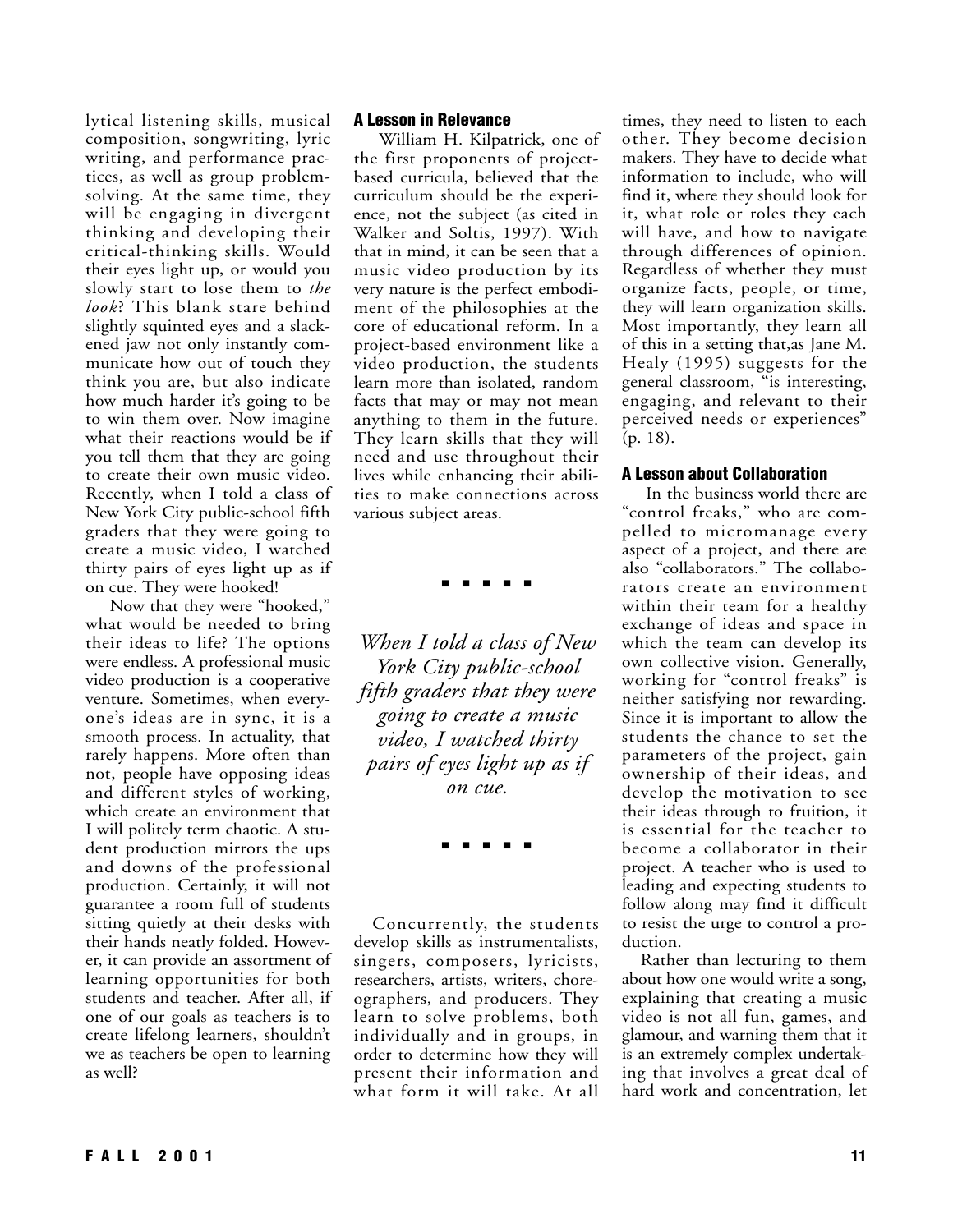# **Creating a Music Video as a Class Project**

#### **Introduce the concept**

• Have a discussion with your class about the purpose of a music video, why they think rock groups produce them, and which videos they think are effective and why.

• Divide the class into discussion groups to suggest the various roles students might have in the project and what they think they will need to know to prepare themselves.

• Ask the class to suggest possible names for their music video project group and possible topics or themes for their video.

#### **Create a listening exercise in visual imagery**

• Prepare a listening exercise for the class suggestive of visual imagery, choosing two or three short instrumental musical excerpts from different musical genres that evoke similar types of imagery or moods, e.g., a moving train, a hot desert, or outer space. Examples: Holst, *The Planets* ("Mercury" or "Mars); the opening title from the *Bladerunner* soundtrack; or the love theme from the *StarWars* soundtrack.

• Ask the students what they heard and make a list for each piece. Ask them to list the similarities and differences in the various excerpts.

#### **Create a simple soundtrack**

• Choose a two-minute clip from a movie that relates to the listening exercise and have the class view it without sound.

• Discuss what the mood is, what may be taking place, and what musical qualities could be used to convey what is happening visually.

• Divide the class into groups and have them create a soundtrack to accompany the film. Allow some rehearsal time. While students are performing their pieces to the playback of the video, aim a video camera at the TV and record it for later playback (the music and the video will be in sync on the videotape).

• Have the class view the tape you made and discuss their work.

#### **Analyze existing music videos**

• Select two or three age-appropriate music videos to view and analyze to stimulate thinking about musical styles, form, and mood. Two examples are the 'NSync "No Strings" video, which uses dancing and singing with lots of imagery and Michael Jackson's "Heal the World" video, which exemplifies video with a message.

• Have the students discuss the direction they would like their video to take, e.g., humorous or message oriented, verses with chorus or free form, rap, rock, ballad, or anthem.

#### **Write lyrics**

• Have a large-group discussion to generate lyric ideas and make a list (this could be based on any of the subjects they are studying in class).

• Divide the class into groups and have each group work with a different idea from the list to create a lyric.

• As a large group exercise, have the class combine the key points from the individual groups to create one composite lyric.

#### **Write music**

• Create groups combining singers with percussionists to generate musical ideas to work with the lyrics.

• Let the groups share their ideas and possibly mix and match to create a song everyone agrees on.

#### **Have many rehearsal sessions**

- Discuss the mode of dress for the video.
- Create posters and/or scenery.
- Discuss indoor or outdoor filming locations.
- Work on simple movements to go with the music.

#### **Video tape and edit**

• Although you will be videotaping most class sessions, designate a formal taping day with costumes, scenery, and the dance sequences. You may need to rearrange schedules to allow for a large block of time.

- Use one of two general approaches for editing:
- —Low tech: Edit the tape using two video machines.

—High tech: Edit the video using multimedia computer, video-capture hardware, and either Adobe Premier or a HyperStudio presentation software.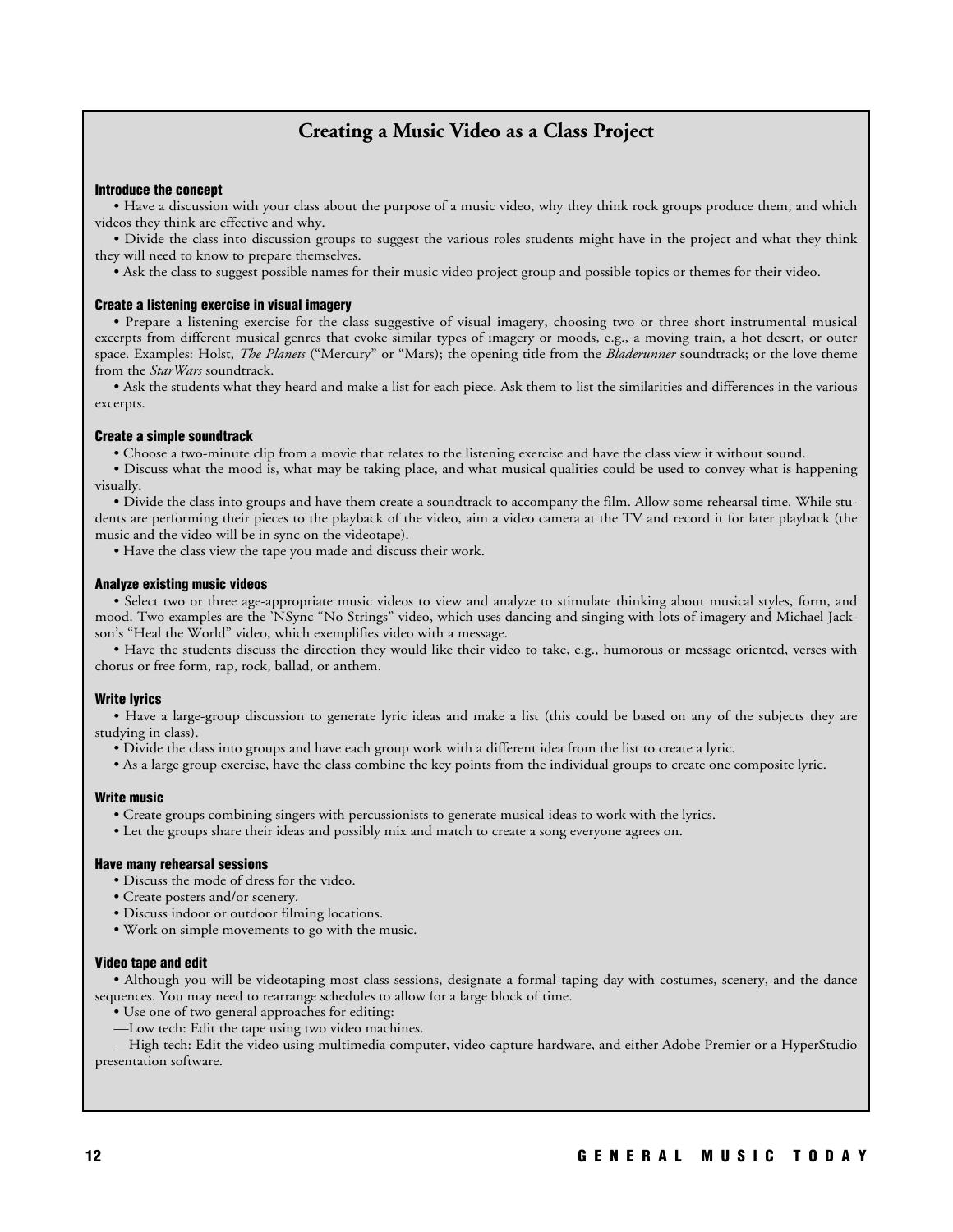them learn these lessons first hand. They will experience what it feels like to create something from nothing within a specific time frame in a group setting with multiple opinions popping up all over the place. Instead of having them perform someone else's ideas and music, they are the creators. Aaron Copland (1988) believed that "to listen intelligently, you must clearly understand not only your own role but also that of composer and interpreter and what each one contributes to the sum total of a musical experience" (p. 265). Placed in the roles of composers and interpreters, students have the opportunity to fine-tune their analytical listening skills.

It's the students' vision, not the teacher's, that should ultimately determine the end result. Rather than knowing the outcome of the project from the outset, everyone steps into that great unknown together with scarcely a clue as to where the project is going to end up.

In our particular project, each week's lesson became a small, manageable facet of the larger production (see the Creating a Music Video as a Class Project sidebar for a description of the general steps for making a video). I helped them sequence the various phases of the production, advised and guided them through the process, and showed them ways to explore their options and possibilities in solving the various problems that inevitably arose. I posed many open-ended questions such as: "Where do you want to begin?" "What do you want to say?" "How are you going to portray your message?" "Do you want it to be serious and somber, or do you want to incorporate humor?"

While we always had the goal of the finished video to work towards, the individual classes were focused on the creative process, whether it was music, dance movements, lyric writing, or poster making. During some weeks, students created soundtracks to an existing film in order to experience what it felt like to create music to specific timings and to set moods.

. . . . .

*While we always had the goal of the finished video to work towards, the individual classes were focused on the creative process.*

. . . . .

On several occasions, I had guest artists come in to talk about and demonstrate how a professional songwriter creates a lyric or how a dancer choreographs a song. At other times, students engaged in well thought-out, well-researched, impassioned debates about the environment, animal rights, and human rights. These discussions were held during the lyric-writing phase to help generate ideas for lyric content.

This open exchange gave them the opportunity to attach their feelings to what they were learning, which, according to Geoffrey Caine, (D'Arcangelo, 1998) is essential to developing meaning and is often overlooked in the educational process.

# **The Cooperative Learning Lesson**

At the beginning of the project, the students were given many opportunities to view and analyze existing music videos in terms of their style, form, ideas, and effectiveness. In addition to the potential for musical-learning opportunities this project offered, there were interdisciplinary opportunities that allowed students to explore real-life issues in the form of writing, movement, art, and thematic ideas from their social studies curriculum. We had writing and discussion sessions to create lyrics.

At one point in the lyric-writing phase when everyone was staring blankly into the air, I collected six key phrases based on some ideas the students had previously discussed in our music class and with their classroom teacher. We put each phrase at the top of each of six poster sheets. Each of six groups of students then chose a phrase to develop into a lyric, and eventually they culled all of the lyric ideas into a composite final lyric.

There were discussion groups at every step of the way to evaluate where we were in the process and what we thought should be the next phase. These opportunities for students to express their ideas and reflect upon their smallgroup work allowed them to exercise their metacognitive thinking. After developing individual themes in small groups, the next step was to come together as a class and narrow their choices to one idea. That they eventually had to share their ideas with the other groups in order to create only one musical piece was a difficult concept for them to grasp. The hardest part for me was encouraging the group process without squelching individual voices, and we inevitably had many discussions about the importance of cooperation and teamwork.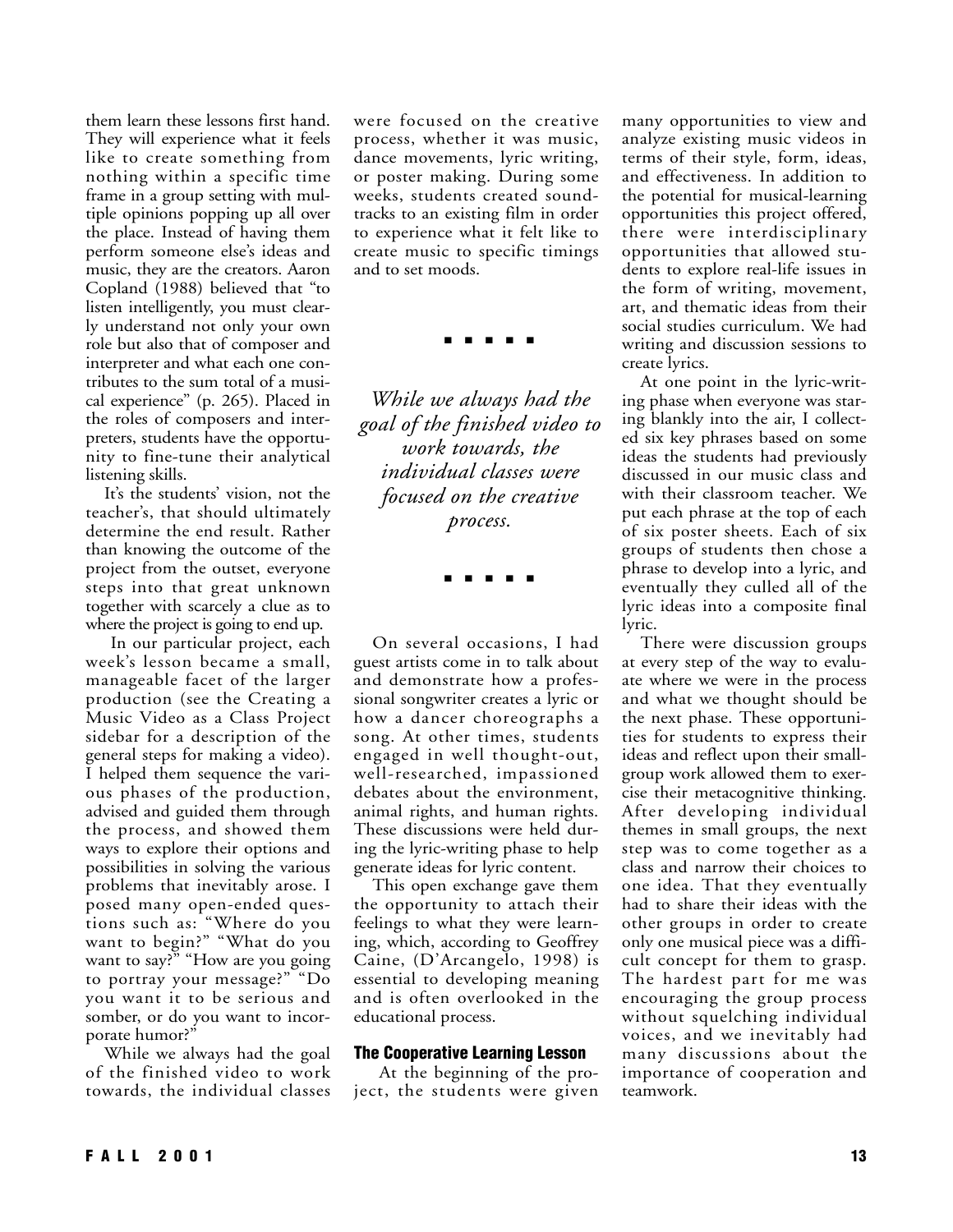# **The Empowerment Lesson**

Because the process, not necessarily the product, was paramount, the students decided for themselves what role or roles they wanted to have in the video. There were no auditions for parts. If a student wanted to sing in the chorus, dance, play an instrument, or have a solo, he or she could make that choice. If a student was unsure of what role to take, he or she had an opportunity to try out various parts. Everyone eventually gravitated to a performance vehicle where he or she felt comfortable. In a few instances, students wanted only to be involved in taping and recording the video or creating the artwork instead of participating in the actual performance. Ultimately, these cumulative decisions determined the look and sound of the video.

After the second week, I realized that it would probably be a good idea to let the students videotape our learning, discussion, and rehearsal sessions as often as possible as a way of recording their progress and of helping them sense that a video was indeed in the process of being created in this classroom. This turned out to be a fortuitous move. On the day of our final taping session, one of the students was sick. Knowing how hard he had worked all semester, we edited in one of his previous performances, and he didn't miss out on being a part of the final production. These informal taping sessions also provided some candid sequences used in the final edit.

I constantly monitored the small-group work and evaluated the progress of the individual students within each group in order to guide the class through the various stages of creation. Would we create a story line for the video or let the

visuals grow organically from the music? That remained to be seen.

Making sure that all of the students were involved was a big concern for me. In one case, a group in the corner appeared to be doing nothing. I eventually discovered that this group had in fact come up with an idea that formed the basis for the chorus of our video.

. . . . .

*Early on, it became apparent that this musicvideo class project was a perfect scenario for alternative assessment.*

. . . . .

Another involvement issue: How would I get the four students sitting on the fringes more involved? It soon became apparent who the natural leaders were, and it was just a matter of partnering them with students who were sitting on the fringe. Could group "A" teach group "B" the rhythmic pattern they came up with to accompany the chorus? What are we going to do with the verse that no one wants to learn? At each verse-learning session, the singers moaned and groaned until the last minute, when it was turned into a rap. Once again, the importance of listening was underscored! In this case, it was my learning to listen to what the students were indirectly telling me that helped me to facilitate their involvement in the creative process.

# **The Alternative Assessment Lesson**

Early on, it became apparent that this music-video class project was a perfect scenario for alternative assessment. I had, in effect, created a situation in which my instruction linked to assessment in such a way that the two were seamlessly intertwined. Rather than reading about songwriting techniques or the various phases of video production and then getting a unit test, the students were actually creating a song and producing a video, making value judgments, and evaluating and refining their ideas. They did this in much the same way that professional songwriters, performers, or producers would. At the end, they walked away from the project totally exhausted, but also with a tremendous amount of pride and a sense of accomplishment that one doesn't necessarily feel after having taken a test. I knew how I felt about the progress the individuals in the class were making. I was sure that I had learned as much from them as they had from me. By observing their actions and listening to their comments, I constantly made adjustments in my teaching and coaching and learned what aspects of my instruction I would keep or change in the future. The class worked very hard to put together a performance piece that turned out to be far more complex than anyone had anticipated. There was anecdotal and video evidence that they had grown musically and had gained from this experience.

However, since this entire project was centered on the students as creators, it was necessary to formally reflect on and evaluate their work. I created three different selfevaluation forms that were administered at the beginning of the project, the day of the formal tap